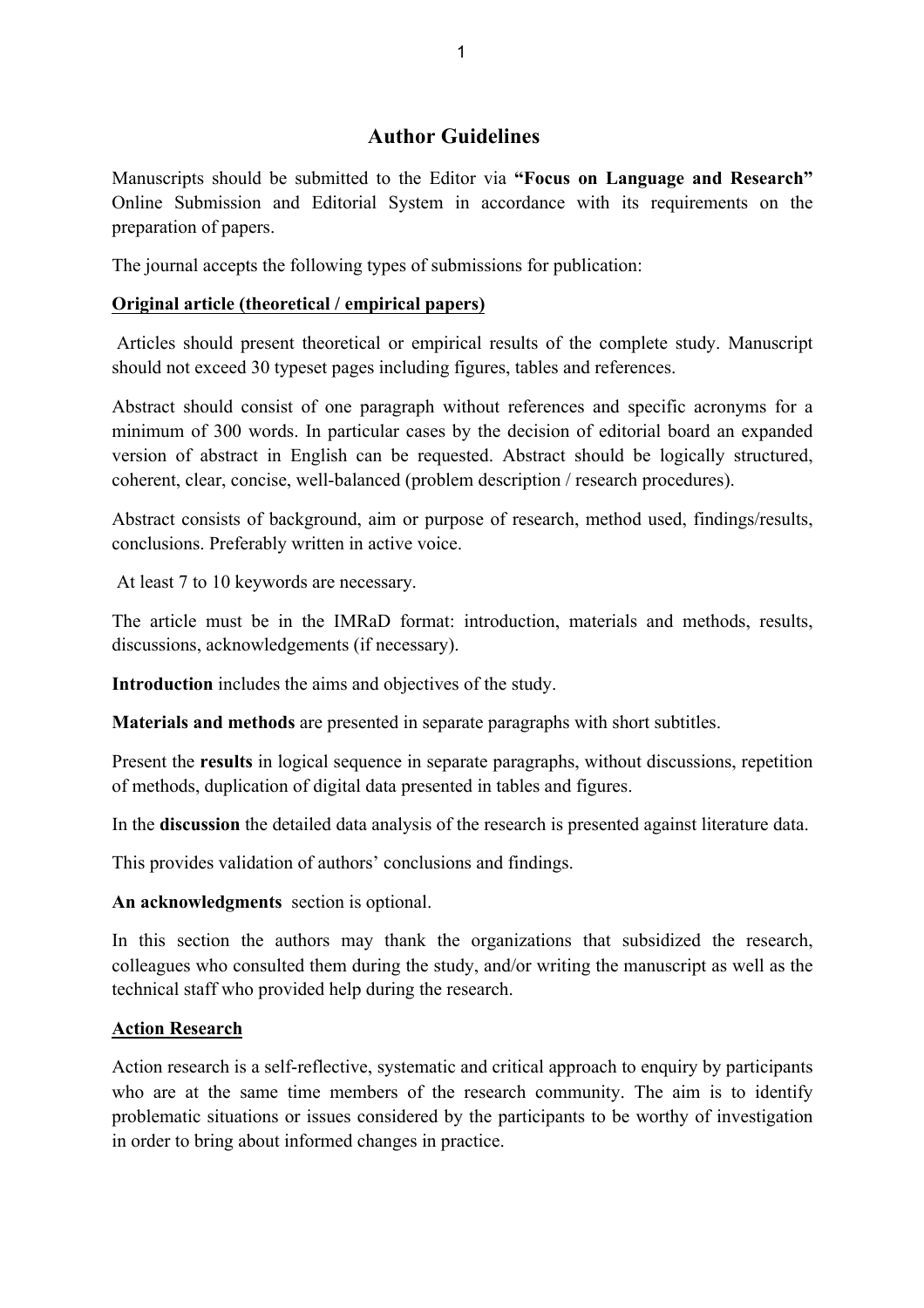Manuscripts should not exceed 30 typed pages including figures, tables and references. Abstract, key words and IMRaD format are of the same structure as in original article guidelines (see above).

## **Reviews and Lectures**

Reviews and lectures serve to organize, to evaluate, to identify patterns and trends, to synthesize literature on a topic or to identify research gaps and recommend new research.

Review articles may range from 8,000 to 40,000 words (including references and all other sections).

Reviews usually include a title, abstract, introduction (includes a description of context, motivation for review and defines the focus, body (structured by headings and subheadings), conclusion (states the implications of the findings and an identifies possible new research fields) and references.

### **Bibliographic standards**

### *In text citations*

Please ensure that every reference cited in the text appears in the reference list (and vice versa). Any references cited in the abstract must be given in full. Unpublished results and personal communications are not recommended in the reference list. If these references are included in the reference list they should follow the standard reference style of the journal and should include a substitution of the publication date with either 'Unpublished results' or 'Personal communication'. Citation of a reference as 'in press' implies that the item has been accepted for publication.

# *Examples:*

- If the author's name is in the text, follow it with the year in parentheses: Thrasher (1927)
- If the author's name is not in the text, insert the last name and year in parentheses (Gibbs, 1981)
- Pagination follows year of publication after a colon: (Kornhauser, 1978:73)
- Give last names for up to the first six authors at first mention (Henry, Shivii, de Sousa, and Cohen, 2015) (use "et al." for second through fifth authors thereafter, Henry et al., 2015). When there are six or more authors at first mention, use the first author's name and et al. (Johnson et al., 1985:3–4)
- Separate a series of references with semicolons and enclose them in alphabetical order within a single pair of parentheses: (Miller, 1958, 2000; Sampson and Groves, 1989a, 1989b; Sellin, 1938; Sutherland et al., 1956)
- When more than 1 reference occurs by the same first author with the same publication year, but with different secondary authors: "Moon, Sundt, et al., 2000" and "Moon, Wright, et al., 2000" (It is possible you could have the same first and second author name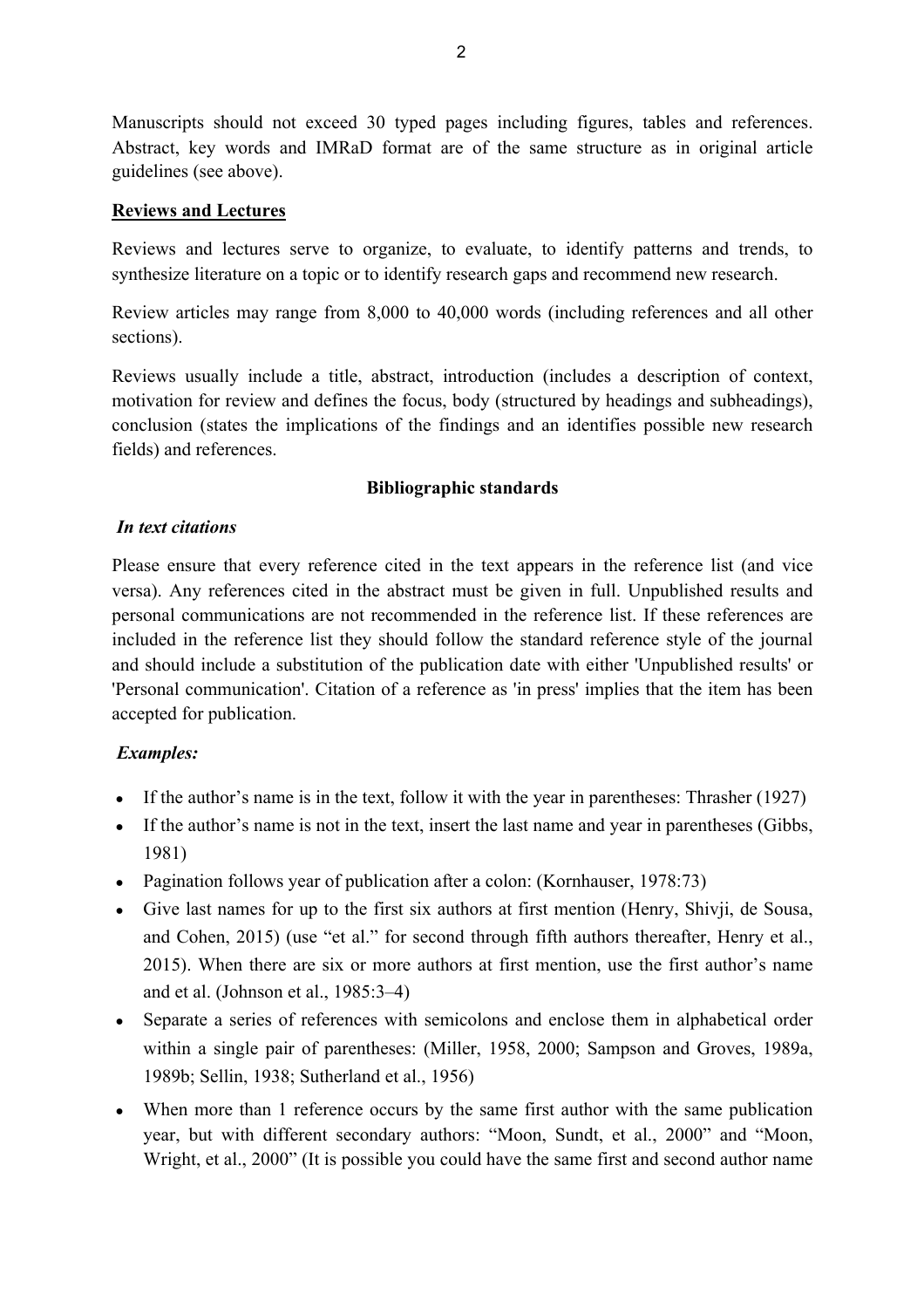but a different third or fourth author: "Moon, Sundt, Dickens, et al., 2000" and "Moon, Sundt, Wright, et al., 2000")

- Use "n.d." for undated material.
- If you provide a direct quote for a source, please provide a page number. If the document is unpaginated, then please provide paragraph number (Kornhauser, 1978: para. 18) or for longer documents, a section title and paragraph number under that title: (Kornhauser, 1978: section "Results," para. 2)
- Online material that is referencing a report (such as a pdf), blog post, or news article must be included in the References (not in footnotes) and cited in the text in the same manner as above.

# *Web references*

As a minimum, the full URL should be given and the date when the reference was last accessed. Any further information, if known (DOI, author names, dates, reference to a source publication, etc.), should also be given. Web references can be included in the reference list.

# *Data references*

This journal encourages you to cite underlying or relevant datasets in your manuscript by citing them in your text and including a data reference in your Reference List. Data references should include the following elements: author name(s), dataset title, data repository, version (where available), year, and global persistent identifier. Add [dataset] immediately before the reference so we can properly identify it as a data reference. The [dataset] identifier will not appear in your published article.

# *Reference formatting*

References should conform to APA style (6th edition). Where applicable, author(s) name(s), journal title/book title, chapter title/article title, year of publication, volume number/book chapter and the pagination must be present. Use of DOI is highly encouraged. Note that missing data will be highlighted at proof stage for the author to correct.

# *Reference examples:*

#### *Journal article*

Van der Geer, J., Hanraads, J. A. J., & Lupton, R. A. (2010). The art of writing a scientific article. *Journal of Scientific Communications, 163*, 51–59.

#### *Book*

Strunk, W., Jr., & White, E. B. (2000). *The elements of style.* (4th ed.). New York: Longman, (Chapter 4).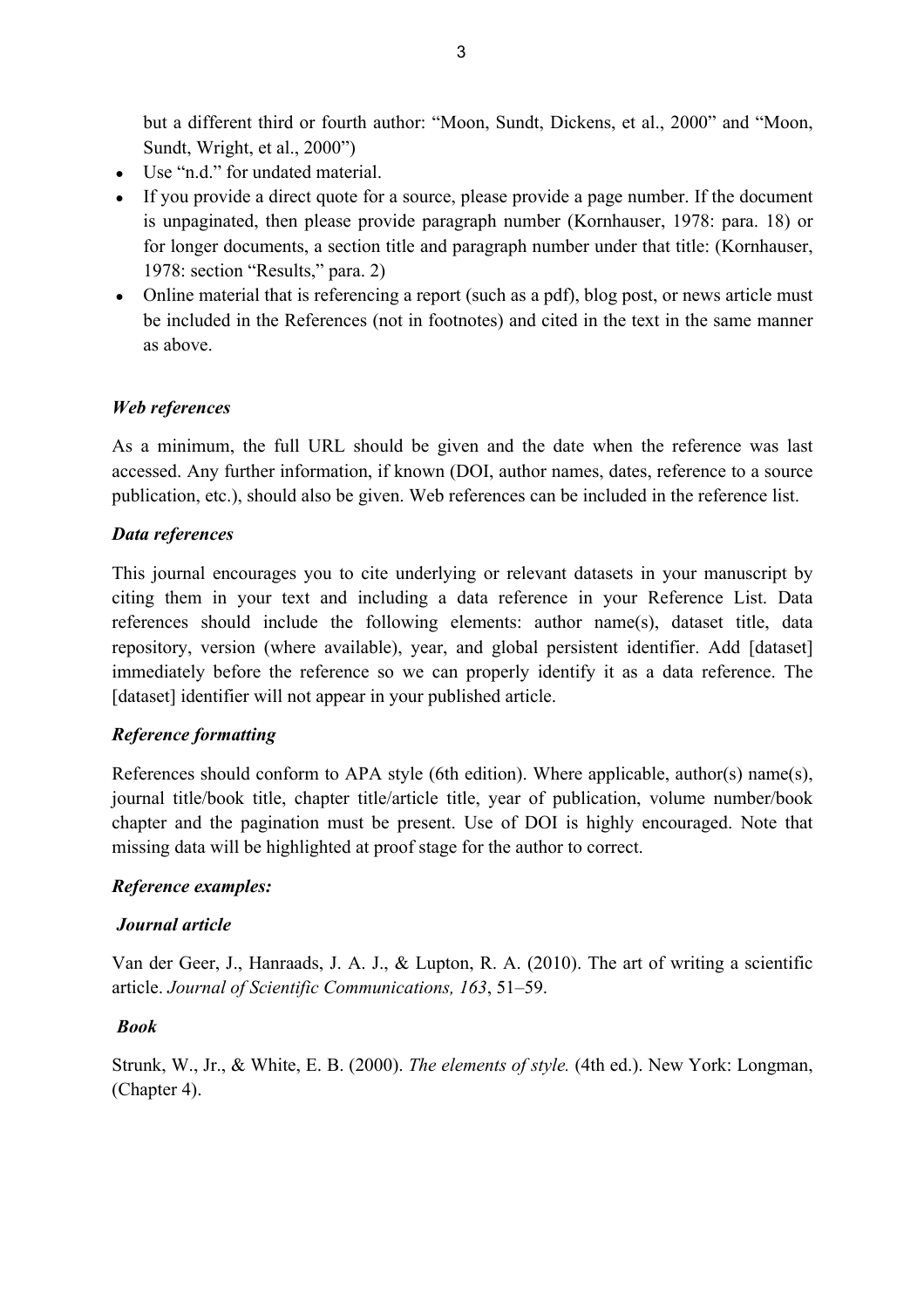#### *Chapter in an edited book:*

Mettam, G. R., & Adams, L. B. (2009). How to prepare an electronic version of your article. In B. S. Jones, & R. Z. Smith (Eds.), *Introduction to the electronic age* (pp. 281–304). New York: E-Publishing Inc.

## *Reference to a website:*

Cancer Research UK. Cancer statistics reports for the UK. (2003). http://www.cancerresearchuk.org/aboutcancer/statistics/cancerstatsreport/ Accessed 13 March 2003.

### *Reference to a dataset:*

[dataset] Oguro, M., Imahiro, S., Saito, S., Nakashizuka, T. (2015). Mortality data for Japanese oak wilt disease and surrounding forest compositions. Mendeley Data, v1. https://doi.org/10.17632/ xwj98nb39r.1.

### **Symbols, abbreviations and units of measurement**

No more than 5 nonstandard abbreviations for frequently used compound terms and names must be defined in the parenthesis at first occurrence of the terms. Standard abbreviations are used in relevant transcriptions.

### **Artwork**

Artwork should be original (have not been already published) It should be no more than 8 illustrations (tables and figures) in the article.

#### **Illustration size:**

- maximum height  $-210$  mm
- maximum width for one column  $82 \text{ mm}$ , for two columns  $170 \text{ mm}$

**Tables** Tables are numbered in Arabic numerals independently of figures (graphs and photographs). Title is placed above the table. In tables you can use one or several asterisks (\*) for footnotes. Explanation is typed after respective number of asterisks (\*) beneath the table. Units of measurement, if necessary, are included in lines' and columns' headings.

**Figures (graphs and photographs)** In text figures' (graphs' and photographs') and table' titles are placed immediately after the paragraph containing its first reference. All figures are numbered consequently in Arabic numerals according to their sequence in the text. Figures' titles and notes should be listed in a separate file. In the list should be stated the following: figure's number, title (capitalized), text of the notes. Captions should be short but sufficiently informative. Figures may be submitted in tiff (a resolution at least 300 dpi at 100% scale), .esp or .ai formats. Image data embedded in Word file will not be accepted. Graphs and diagrams are submitted together with the tables on which they were created, or with number identification of indexes represented by respective graphical elements (columns, sectors etc.). in **.doc** or, preferably, in **.xls** file.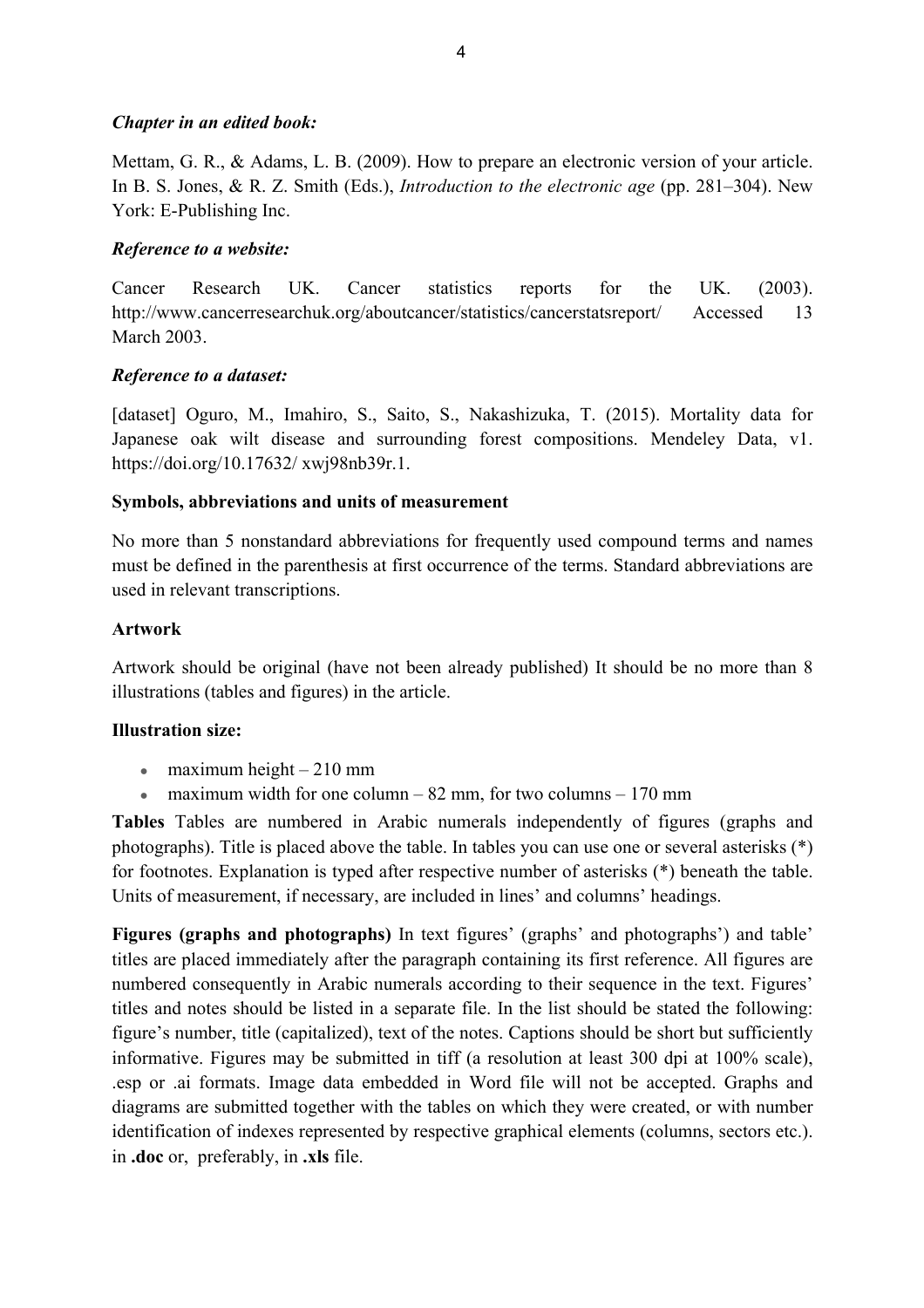### **Submission Preparation Checklist**

As part of the submission process, authors are required to check off their submission's compliance with all of the following items; submissions may be returned to authors who do not adhere to these guidelines.

- 1. In submitting an article authors guarantee that presented data have not been previously published in whole or in part in any form, place or language. Authors also guarantee that a manuscript has not been previously or simultaneously submitted to other journals. After a manuscript is accepted to publication in the *Focus on Language and Research* journal it cannot be published, in whole or in part, in any form, place or language without journal administration approval. Violation of the law will be prosecuted. Protected by RF law № 5351-1 «Copyright and related rights» from 09.07.93.
- 2. Files containing the manuscript should be in .doc or .docx format.
- 3. Apart from the file containing the manuscript the following files should also be provided:
- 4. 1) Metadata file (it is entitled "Metadata" when you upload this file):
	- Name of a manuscript (full-length name) (in English);
	- Indicate an appropriate journal part for your work: paper, action research, review;
	- 6 key words minimum in both Russian and English languages;
	- Surname, name, family name, academic degree, academic status, name of an institution, position of author in charge of further communication with the editors (in English);
	- Mail address, postal index, phone number, e-mail for further correspondence (in English);
	- Surname and initials of the other co-authors, their academic degrees, academic statuses and positions;
	- Submission date.
- 5. Files containing list of references (it is entitled "Literature" when you upload this file to the system).
- 6. The text is typed with one and a half line spacing using 14 size Times New Roman font, the text employs italics, rather than underlining as emphasis (except for Internet addresses); all references on illustrations, diagrams and tables are in respective places in text rather than at the end of the document.
- 7. The text corresponds to all stylistic and bibliographic standards, described in Authors Guidelines.
- 8. Submitting a manuscript to a reviewed journal section, you confirm that you agree with the requirements of double-blind review.